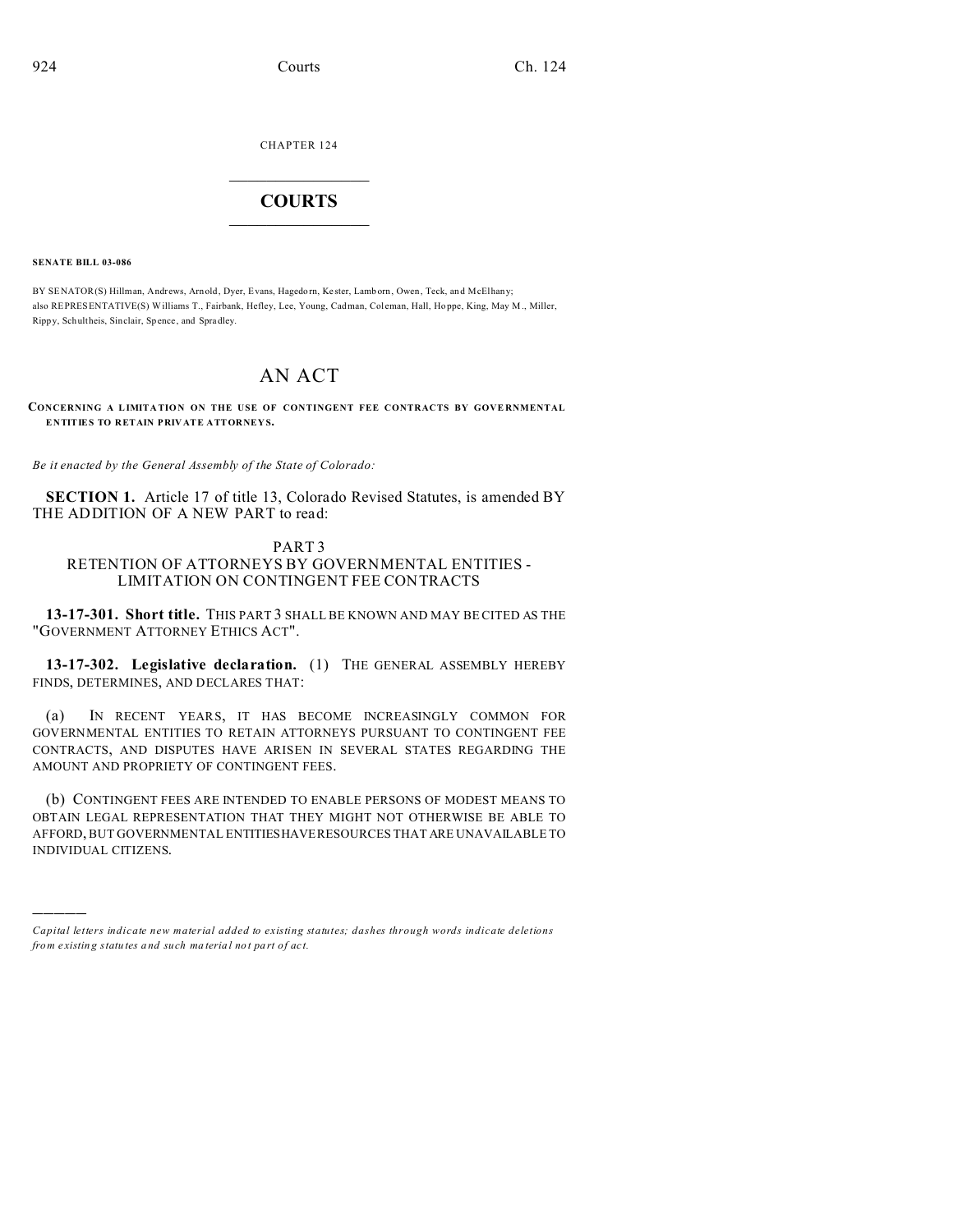(c) GOVERNMENTAL ENTITIES SHOULD BE REQUIRED TO FULLY CONSIDER THE COSTS AND RISKS OF LITIGATION BEFORE RETAINING AN ATTORNEY PURSUANT TO A CONTINGENT FEE CONTRACT.

(d) THE DEPARTMENT OF LAW ORDINARILY REPRESENTS THE INTERESTS OF THE STATE OF COLORADO.

(e) GOVERNMENTAL OFFICIALS, INCLUDING ATTORNEYS WHO REPRESENT GOVERNMENTAL ENTITIES ON A CONTRACTUAL BASIS, ARE ENTRUSTED TO PROTECT THE HEALTH, SAFETY, AND WELL-BEING OF CITIZENS, AND IT IS THE POLICY OF THE STATE THAT A PERSON WHO EXERCISES AUTHORITY ON BEHALF OF A GOVERNMENTAL ENTITY GENERALLY SHOULD NOT HAVE A PERSONAL FINANCIAL STAKE IN THE OUTCOME OF LITIGATION INITIATED ON BEHALF OF THE GOVERNMENTAL ENTITY.

(f) A CONTINGENT FEE CONTRACT THAT GIVES AN ATTORNEY WHO IS RETAINED TO REPRESENT A GOVERNMENTAL ENTITY A DIRECT PERSONAL STAKE IN THE OUTCOME OF LEGAL PROCEEDINGS IS POTENTIALLY UNFAIR TO THE CITIZENS OR BUSINESSES AGAINST WHOM THE GOVERNMENTAL ENTITY HAS FILED SUIT AND MAY NOT SERVE THE BEST INTERESTS OF THE CITIZENS OR BUSINESSES ON WHOSE BEHALF THE GOVERNMENTAL ENTITY INITIATES LEGAL PROCEEDINGS.

(g) BECAUSE CONTINGENT FEE CONTRACTS DO NOT REQUIRE THE APPROPRIATION OF MONEYS, SUCH CONTRACTS CIRCUMVENT THE SYSTEM OF CHECKS AND BALANCES THAT ORDINARILY PROVIDES ACCOUNTABILITY FOR DECISIONS OF GOVERNMENTAL ENTITIES, AND IT IS APPROPRIATE TO LIMIT CONTINGENT FEE CONTRACTS TO ENSURE THAT THE DECISION-MAKING PROCESS IS PROTECTED.

(h) A CONTINGENT FEE CONTRACT MAY RESULT IN THE PAYMENT OF EXCESSIVE ATTORNEY FEES BY A GOVERNMENTAL ENTITY, THEREBY DENYING CITIZENS REPRESENTED BY GOVERNMENT THE FULL MEASURE OF JUSTICE AWARDED BY THE COURTS.

(i) IT IS IN THE BEST INTEREST OF THE PEOPLE OF COLORADO TO LIMIT THE CIRCUMSTANCES IN WHICH GOVERNMENTAL ENTITIES MAY RETAIN PRIVATE ATTORNEYS PURSUANT TO CONTINGENT FEE CONTRACTS.

**13-17-303. Definitions.** AS USED IN THIS ARTICLE, UNLESS THE CONTEXT OTHERWISE REQUIRES:

(1) "CONTINGENT FEE" MEANS A FEE FOR LEGAL SERVICES THAT IS CONTINGENT IN WHOLE OR IN PART UPON THE SUCCESSFUL OUTCOME OF THE MATTER FOR WHICH THE LEGAL SERVICES WERE RETAINED.

(2) "CONTINGENT FEE CONTRACT" OR "CONTRACT" MEANS A CONTRACT FOR LEGAL SERVICES IN WHICH THE AMOUNT OF THE FEE TO BE PAID FOR THE LEGAL SERVICES DEPENDS IN WHOLE OR IN PART UPON THE SUCCESSFUL OUTCOME OF THE MATTER FOR WHICH THE SERVICES WERE OBTAINED. THE TERM ALSO INCLUDES ANY CONTRACT THAT SPECIFIES THAT FEES FOR LEGAL SERVICES WILL BE DETERMINED BY A COURT OR AN ARBITRATOR OR ANY PROVISION OF A SETTLEMENT AGREEMENT THAT REQUIRES THE OPPOSING PARTY TO PAY FEES FOR LEGAL SERVICES DIRECTLY TO A PRIVATE ATTORNEY RETAINED BY A GOVERNMENTAL ENTITY PURSUANT TO A CONTINGENT FEE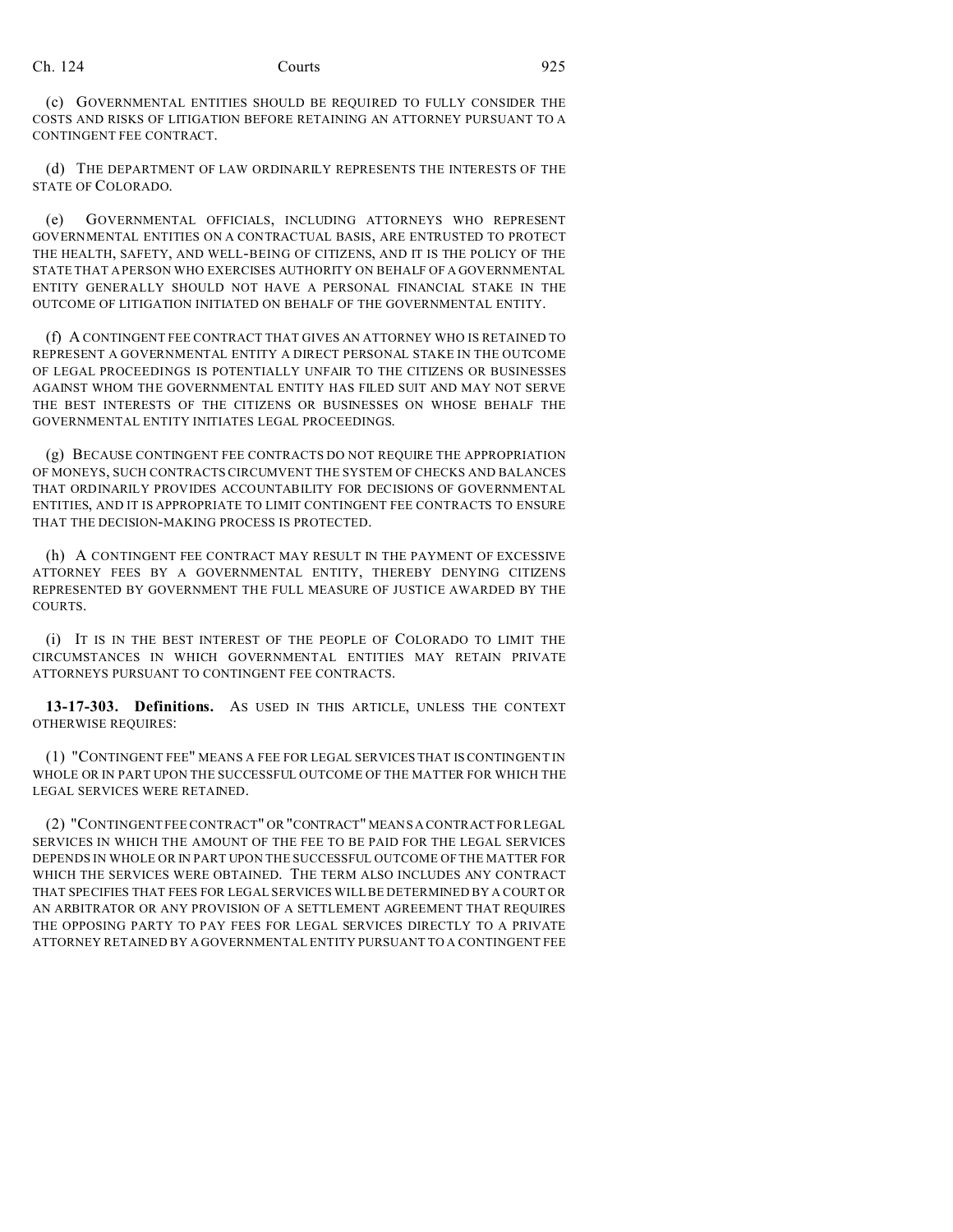CONTRACT.

(3) "GOVERNMENTAL ENTITY" MEANS THE STATE, ANY DEPARTMENT OR AGENCY OF THE STATE, AND ANY STATE-SPONSORED INSTITUTION OF HIGHER EDUCATION.

**13-17-304. Limitation on contingent fees - applicability.** (1) (a) EXCEPT AS OTHERWISE PROVIDED IN SUBSECTIONS (2) AND (3) OF THIS SECTION, AND NOTWITHSTANDING ANY OTHER PROVISION OF LAW, A CONTINGENT FEE CONTRACT BETWEEN A GOVERNMENTAL ENTITY AND A PRIVATE ATTORNEY SHALL:

(I) REQUIRE THE PRIVATE ATTORNEY TO MAINTAIN AND PROVIDE TO THE GOVERNMENTAL ENTITY ON A MONTHLY BASIS A CONTEMPORANEOUS RECORD OF THE HOURS OF LEGAL SERVICES PROVIDED BY INDIVIDUAL ATTORNEYS, THE NATURE OF SUCH SERVICES, AND ANY COURT COSTS INCURRED DURING EACH MONTH AND IN THE AGGREGATE FROM THE EFFECTIVE DATE OF THE CONTINGENT FEE CONTRACT;

(II) REQUIRE THE PRIVATE ATTORNEY, UPON THE SUCCESSFUL RESOLUTION OF THE MATTER FOR WHICH THE PRIVATE ATTORNEY WAS RETAINED, TO PROVIDE TO THE GOVERNMENTAL ENTITY A STATEMENT OF THE HOURS OF LEGAL SERVICES PROVIDED BY ATTORNEYS, THE NATURE OF SUCH SERVICES, THE AMOUNT OF COURT COSTS INCURRED, THE TOTAL AMOUNT OF THE CONTINGENT FEE, AND THE AVERAGE HOURLY RATE FOR LEGAL SERVICES PROVIDED BY ATTORNEYS; AND

(III) SPECIFY AN ALTERNATIVE HOURLY RATE, NOT TO EXCEED ONE THOUSAND DOLLARS PER HOUR, AT WHICH THE ATTORNEY SHALL BE COMPENSATED IN THE EVENT THAT THE STATEMENT PROVIDED BY THE ATTORNEY INDICATES AN AVERAGE HOURLY RATE FOR LEGAL SERVICES PROVIDED BY ATTORNEYS OF MORE THAN ONE THOUSAND DOLLARS PER HOUR.

(b) THE AVERAGE HOURLY RATE FOR LEGAL SERVICES PROVIDED BY ATTORNEYS SHALL BE DETERMINED BY DIVIDING THE AMOUNT OF THE CONTINGENT FEE, LESS THE AMOUNT OF COURT COSTS INCURRED IF SAID AMOUNT IS PART OF THE CONTINGENT FEE, BY THE NUMBER OF HOURS OF LEGAL SERVICES PROVIDED BY ATTORNEYS. CLERICAL WORK, INCLUDING BUT NOT LIMITED TO TRANSCRIPTION, PHOTOCOPYING, AND DOCUMENT FILING AND ORGANIZATION, SHALL NOT BE CONSIDERED LEGAL SERVICES PROVIDED BY ATTORNEYS EVEN IF AN ATTORNEY PERFORMS SUCH WORK.

(2) THE LIMITATIONS AND REQUIREMENTS OF SUBSECTION (1) OF THIS SECTION SHALL NOT APPLY TO ANY CONTINGENT FEE CONTRACT ENTERED INTO BY A GOVERNMENTAL ENTITY PRIOR TO THE EFFECTIVE DATE OF THIS SECTION.

(3) THE LIMITATIONS AND REQUIREMENTS OF SUBSECTION (1) OF THIS SECTION SHALL NOT APPLY TO ANY CONTINGENT FEE CONTRACT ENTERED INTO BY A GOVERNMENTAL ENTITY IF THE CONTRACT IS FOR LEGAL SERVICES PERFORMED BY AN ATTORNEY IN CONNECTION WITH THE COLLECTION OF DEBTS OR TAXES OWED TO A GOVERNMENTAL ENTITY AND WAS ENTERED INTO PURSUANT TO SECTION 23-3.1-104 (1) (f) OR (2) (i), 23-5-113 (1), 24-30-202.4, OR 39-21-114, C.R.S., OR ANY OTHER STATUTORY PROVISION THAT EXPRESSLY AUTHORIZES OR REQUIRES THE PAYMENT OF A PORTION OF THE MONEYS COLLECTED TO AN ATTORNEY RETAINEDTO COLLECT SUCH DEBTS OR TAXES.